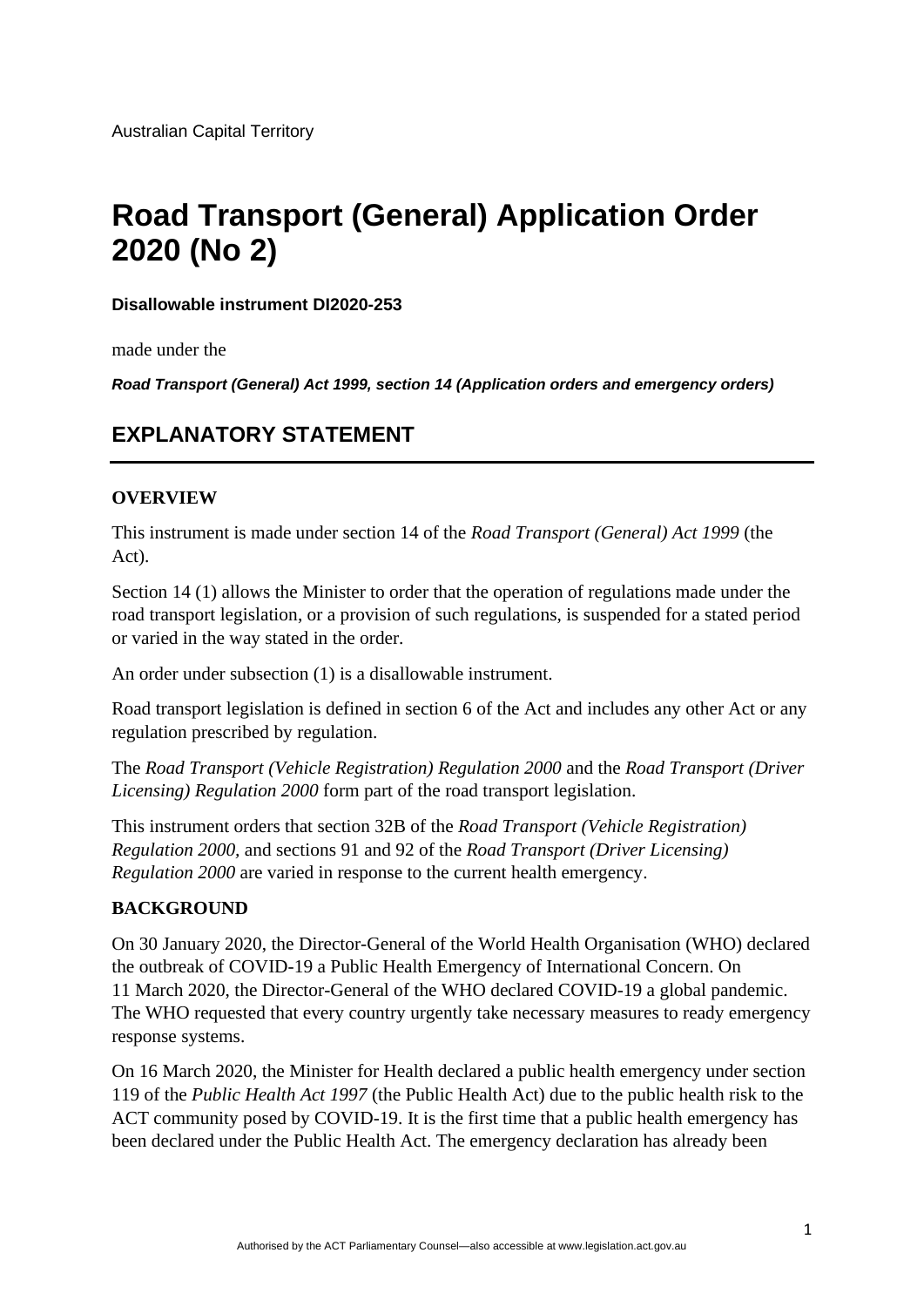extended a number of times and it is expected that there will be a continued need for the declaration to be further extended.

# **COVID-19 and the Taxi Industry**

Section 32B of the *Road Transport (Vehicle Registration) Regulation 2000* provides that the road transport authority must refuse an application to register a vehicle as a standard taxi if the vehicle is more than 8 years of age or has been used as a taxi for more than 6 years. Similarly, for wheelchair accessible taxis (WATs), the road transport authority must refuse an application to register a vehicle as a single capacity WAT if the vehicle is more than 8 years of age or a dual capacity WAT if the vehicle is more than 10 years old. Vehicles are also prevented from being registered as a WAT if it has been used as a single capacity WAT for 10 years or more or a dual capacity WAT for 12 years or more. The age of a vehicle is measured from 6 months after the end of the month shown on the vehicle's compliance plate.

COVID-19 has seen a significant decline in taxi customers and as such, registered taxi vehicles are being used less often than they usually would.

In light of the current COVID-19 health emergency, the current legislative requirement has resulted in a situation where vehicles that reach their respective maximum age or use limit during the COVID-19 health emergency are unable to continue to operate notwithstanding the decline in their use since the beginning of the public health emergency declaration.

This instrument temporarily extends the maximum taxi vehicle age and use requirements for standard taxis and WATs under section 32B of the *Road Transport (Vehicle Registration) Regulation 2000* by one year for a period of 12 months. This temporary extension allows vehicles that reach the maximum age or use limit during the COVID-19 health emergency to be eligible for registration and continue to operate up until August 2021, after which the vehicle will need to be replaced with a vehicle that has not reached the maximum age or use limit.

This temporary extension is not designed to encourage vehicles being registered as a taxi that are unsafe to the community and all applications to register a vehicle as a standard taxi or WAT remain subject to existing powers to refuse an application for registration under section 32 (1) (Deciding applications for registration general) and section 68 (Renewal of registration) of the *Road Transport (Vehicle Registration) Regulation 2000.* Where applicable, an annual roadworthy inspection will also remain required for an application to register a vehicle as a standard taxi or WAT.

# **COVID-19 and Non-ACT Licence Holders**

Section 92 of the *Road Transport (Driver Licensing) Regulation 2000* provides that the period for which holders of a non-ACT driver licence (e.g. interstate licence holders, holders of an external territory licence, New Zealand citizens) and foreign driver licence can drive on ACT roads on their non-ACT or foreign driver licence is three months. This period was temporarily extended to six months as a result of the *Road Transport (Driver Licensing) Amendment Regulation 2020* (No 1), which came into effect on 17 April 2020. This amendment will expire on 31 March 2021 unless repealed earlier.

Section 31 of the *Road Transport (Driver Licensing) Act 1999* makes it an offence to drive a vehicle in the ACT unless that person is the holder of an Australian driver licence that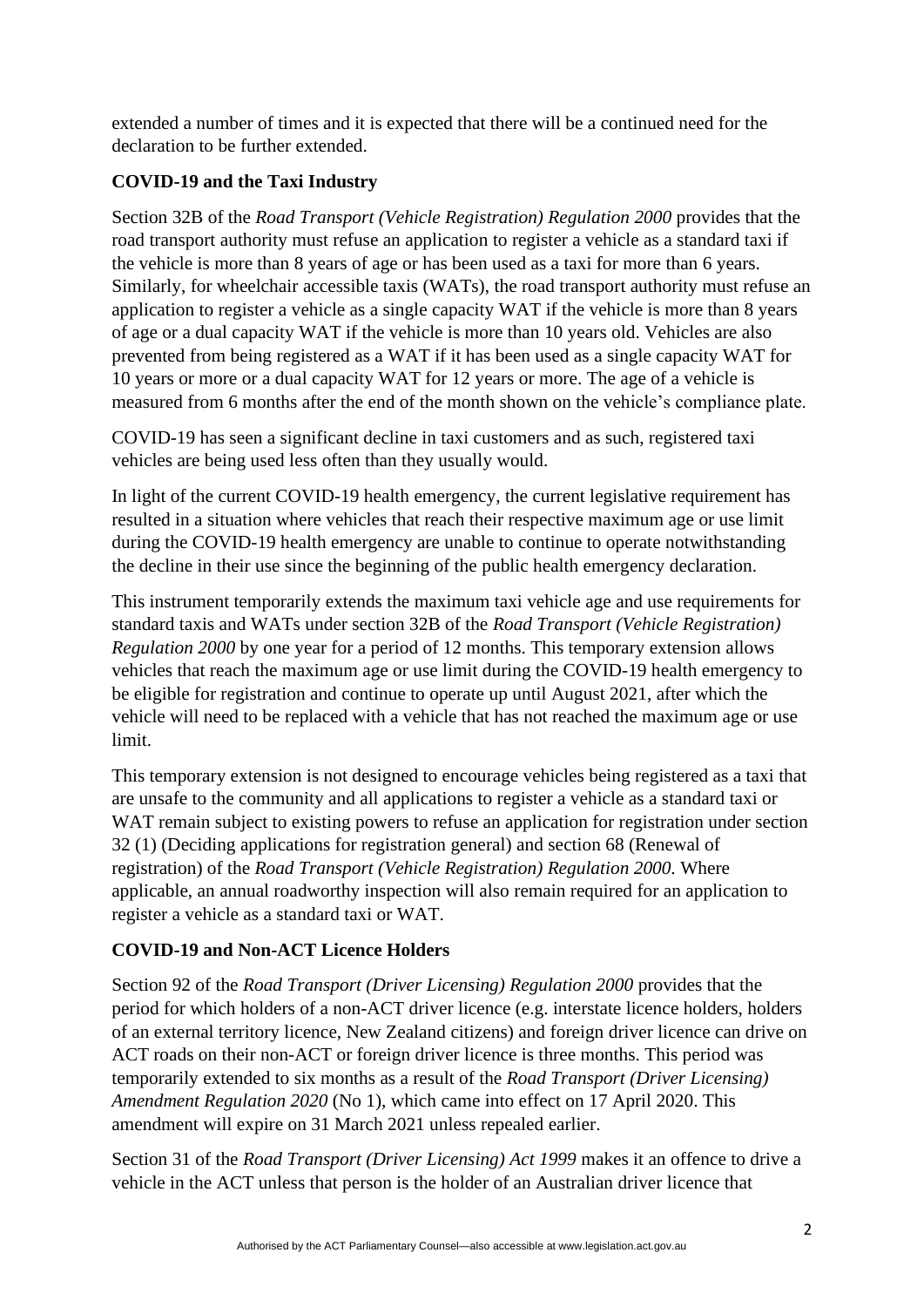authorises the person to drive a motor vehicle of that kind. Exemptions to this offence are found under division 6.2 of the *Road Transport (Driver Licensing) Regulation 2000.* Section 94 of this Regulation exempts a holder of a foreign driver licence from holding an Australian driver licence while driving on a road or road related area in the ACT, a motor vehicle of the kind that the licence held by the person authorises the person to drive. A person ceases to be exempted under section 94 (2) of this Regulation if an automatic disqualification circumstance applies.

Section 91 (a) and (b) of this Regulation provides that an automatic disqualifying circumstance applies to a holder of an interstate or foreign driver licence who resides in the ACT for a continuous period of longer than three months. Due to an oversight, this section was not amended by the *Road Transport (Driver Licensing) Amendment Regulation 2020*  (No 1). This oversight results in an inconsistency with the current wording of section 92 of the Regulation, which allows holders of a non-ACT driver licence and foreign driver licence the ability to drive on ACT roads on their non-ACT or foreign driver licence for up to six months of taking up residency in the ACT.

Any non-ACT driver licence holder or foreign driver licence holder who was required to transfer to an ACT licence by April 2020, but received a temporary extension by virtue of the *Road Transport (Driver Licensing) Amendment Regulation 2020 (No 1), has now reached the* temporarily extended six month time limit to transfer to an ACT driver licence.

The further extension to the period for which holders of a non-ACT driver licence and foreign driver licence can drive on ACT roads under section 91 (a) and (b) and section 92 (2) and (3) of the *Road Transport (Driver Licensing) Regulation 2000* ensures that those licence holders are not disadvantaged as a result of the period during which driving assessments were suspended. All ACT Government driving assessments were suspended between 23 March 2020 and 9 August 2020.

## **HUMAN RIGHTS IMPLICATIONS**

The instrument does not engage any human rights set out in the *Human Rights Act 2004*.

## **CLIMATE CHANGE IMPLICATIONS**

There are no climate change implications associated with this instrument.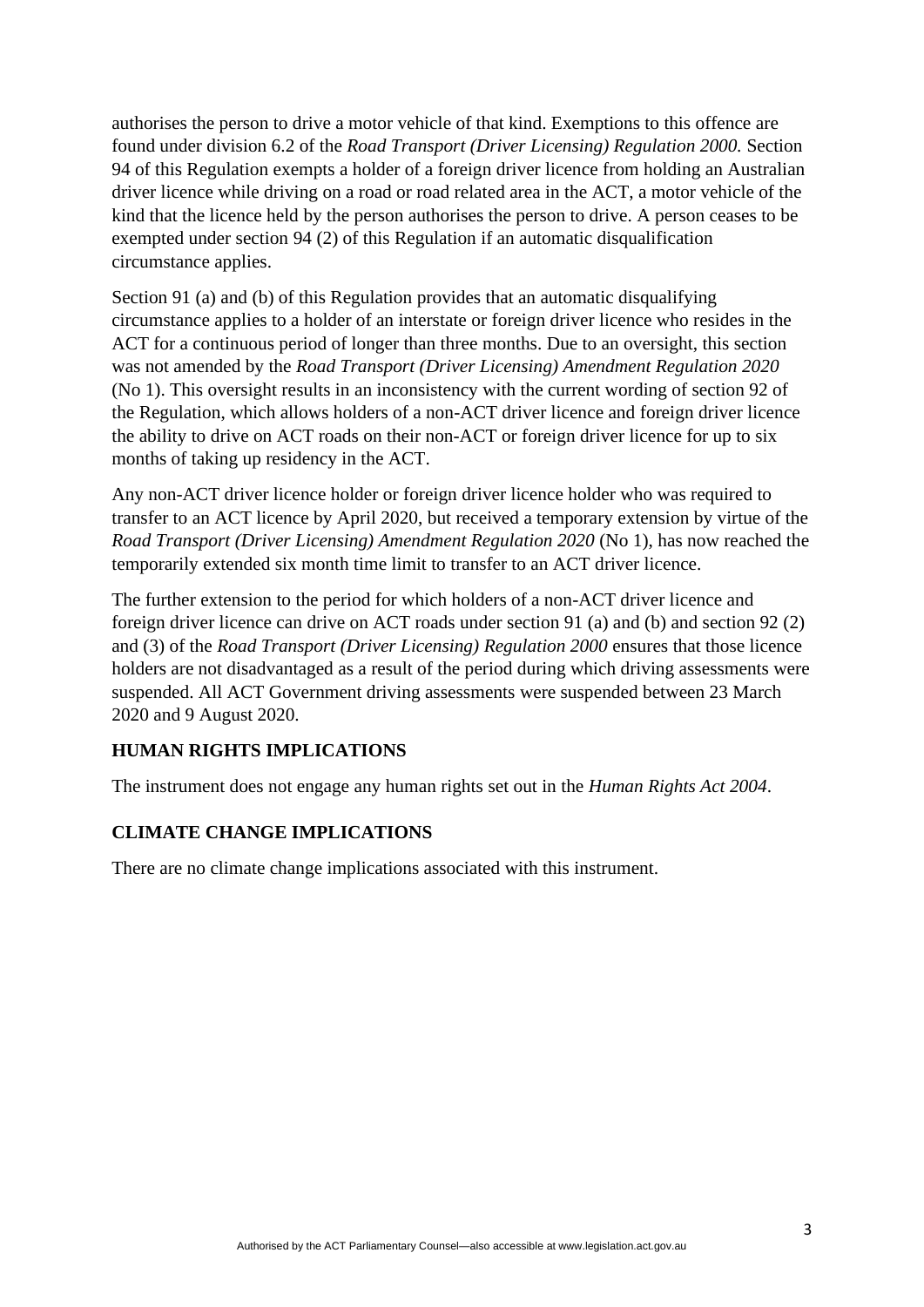# **CLAUSE NOTES**

## **Clause 1 Name of instrument**

This clause specifies the name of the instrument. This clause provides that the instrument may be cited as the *Road Transport (General) Application Order 2020* (No 2).

## **Clause 2 Commencement**

This clause provides for the commencement of the instrument. This instrument will commence on the day after notification.

# **Clause 3 Application order**

This clause orders that for the duration of the period set out in clause 6 that section 32B of the *Road Transport (Vehicle Registration) Regulation 2000* is varied to extend the age and use limits for registering a vehicle as a taxi.

The age limit for a standard taxi is being extended from 8 years to 9 years. The use limit for a standard taxi is being extended from 6 years to 7 years.

The age limit for a single capacity WAT is being extended from 8 years to 9 years. The use limit for a single capacity WAT is being extended from 10 years to 11 years.

The age limit for a dual capacity WAT is being extended from 10 years to 11 years. The use limit for a dual capacity WAT is being extended from 12 years to 13 years.

Extending the maximum age limit for vehicles seeking registration as a standard taxi, single capacity WAT or dual capacity WAT will allow an additional 12 months of registration which will enable the operators of these vehicles to continue to operate up until August 2021, after which the vehicle will need to be replaced with a vehicle that has not reached the maximum age or limits.

## **Clause 4 Application order**

This clause orders that for the duration of the period set out in clause 6 that section 91 of the *Road Transport (Driver Licensing) Regulation 2000* is varied.

Section 91 of the *Road Transport (Driver Licensing) Regulation 2000* is varied to amend the definition of *automatic disqualifying circumstance* to align with the further extension introduced by clause 5. This variation ensures the extended time period is reflected consistently throughout the Regulation.

# **Clause 5 Application order**

This clause orders that for the duration of the period set out in clause 6 that section 92 of the *Road Transport (Driver Licensing) Regulation 2000* is varied to extend the period a person can drive on ACT roads on their interstate, external territory driver licence, New Zealand licence or foreign driver licence from six months to nine months.